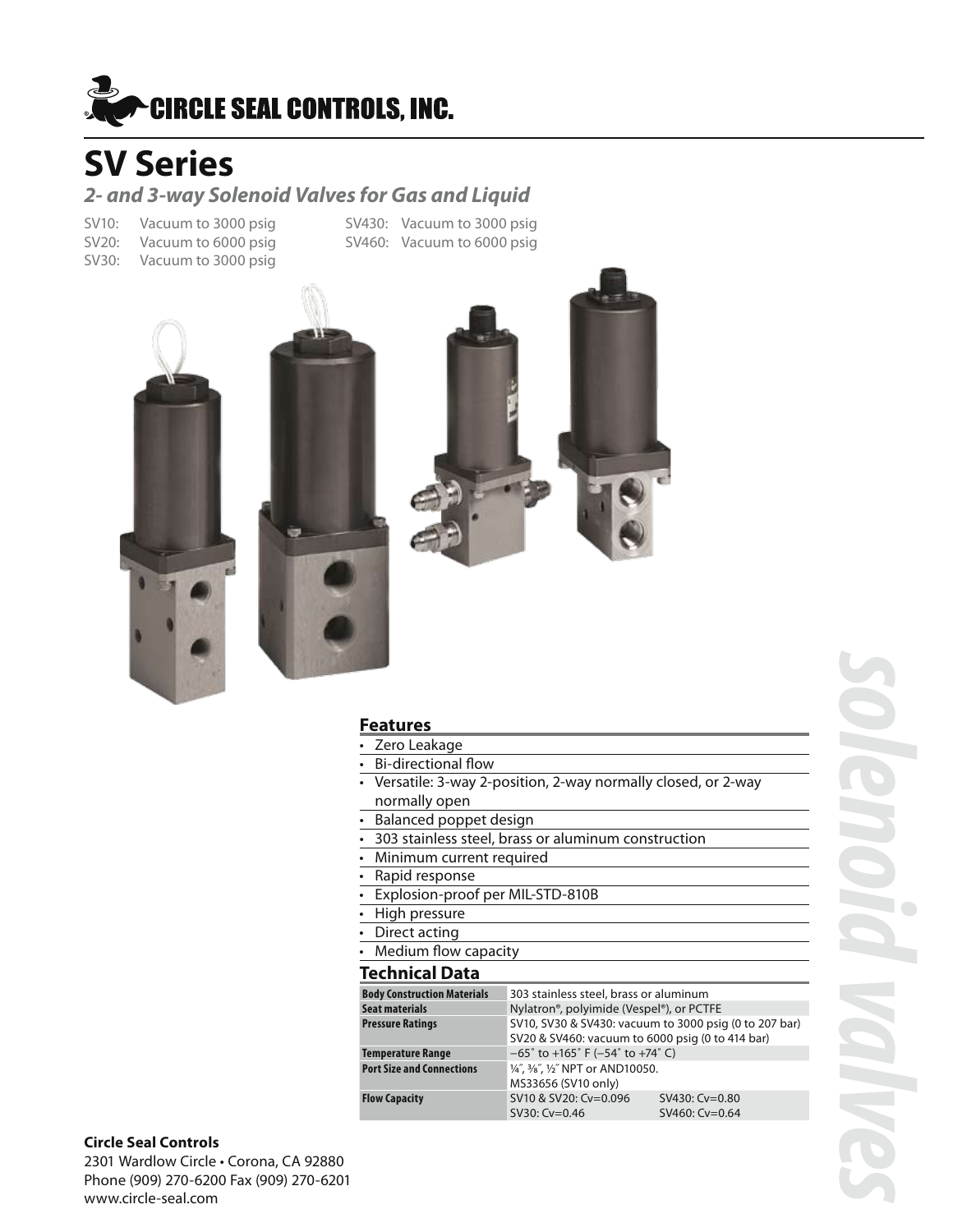### *How it Works*

3-way, 2-position, Normally Closed

**Balanced Poppet Design** The SV Series Solenoid Valves utilize a design that employs a single poppet, two pressurized sliding seals, and two main valve seats. The diameter of these seals and the two seats which the poppet seals against, have the same diameter. The pressure forces are always balanced regardless of poppet position. The only new force acting on the poppet is the poppet return spring or the forces exerted on the armature by the magnet coil.



**The De-energized Position** With the valve in a de-energized position and pressure applied to Port B, the valve operates as a 3-way, 2-position, normally closed valve. In this position a flow pattern from Port A to Port C is established (figure 1). Pressure can be applied to either port. The forces affecting the poppet are on the normally closed seat resulting from the poppet return spring.

**Energized Position** With pressure applied to Port B and electrical energy applied to the coil, the armature is drawn up against the coil compressing the armature return spring, and pulling the poppet up tight against the normally open seat of the valve, in this condition, a flow pattern between Port B and Port C is established and Port A is isolated (figure 2).

When the valve is de-energized, the poppet return spring forces the poppet to return to the normally closed seat and reestablishes a flow pattern between Port C and Port A with Port B being closed.

**3-Way, 2-Position, Normally Open** In this configuration pressure is applied to Port A rather than to Port B with the valve deenergized. Pressure is connected to Port C. When the valve is energized Port A is closed and Port C is connected to Port B.

**2-Way, 2-Position Valves (Normally Closed or Normally Open)** Any of the three ported valves may be converted to a two-way operation by plugging Port A or B. Plugging Port A provides a 2-way, 2-position, normally closed valve. Plugging Port B provides a 2-way, normally open valve. As shown in the "How to Order" section, Circle Seal Controls can also provide this valve as a 2-way, normally open or normally closed valve with only 2 ports as a standard item.

**Selector Valve** The 3-way, 2-position valves can also be used as selector valves by connecting two separate pressure sources to Ports A and B and then selectively running them to Port C depending on whether the valve is energized or de-energized. A single fluid source connected to Port C may also be diverted to Ports A or B selectively.

| 2- & 3-way Solenoid |                              | <b>Maximum Flow</b> |              |
|---------------------|------------------------------|---------------------|--------------|
| <b>Valve Series</b> | <b>Maximum Pressure PSIG</b> | Cv                  | <b>ESEOD</b> |
| <b>SV10</b>         | 3000                         | 0.096               | 0.07         |
| $SV20*$             | 6000                         | 0.096               | 0.07         |
| <b>SV30</b>         | 3000                         | 0.46                | 0.16         |
| SV430               | 3000                         | 0.80                | 0.215        |
| SV460               | 6000                         | 0.64                | .019         |

*\* 3-way, 2-position in SV20 Series is limited to 5000 psig (345 barg)*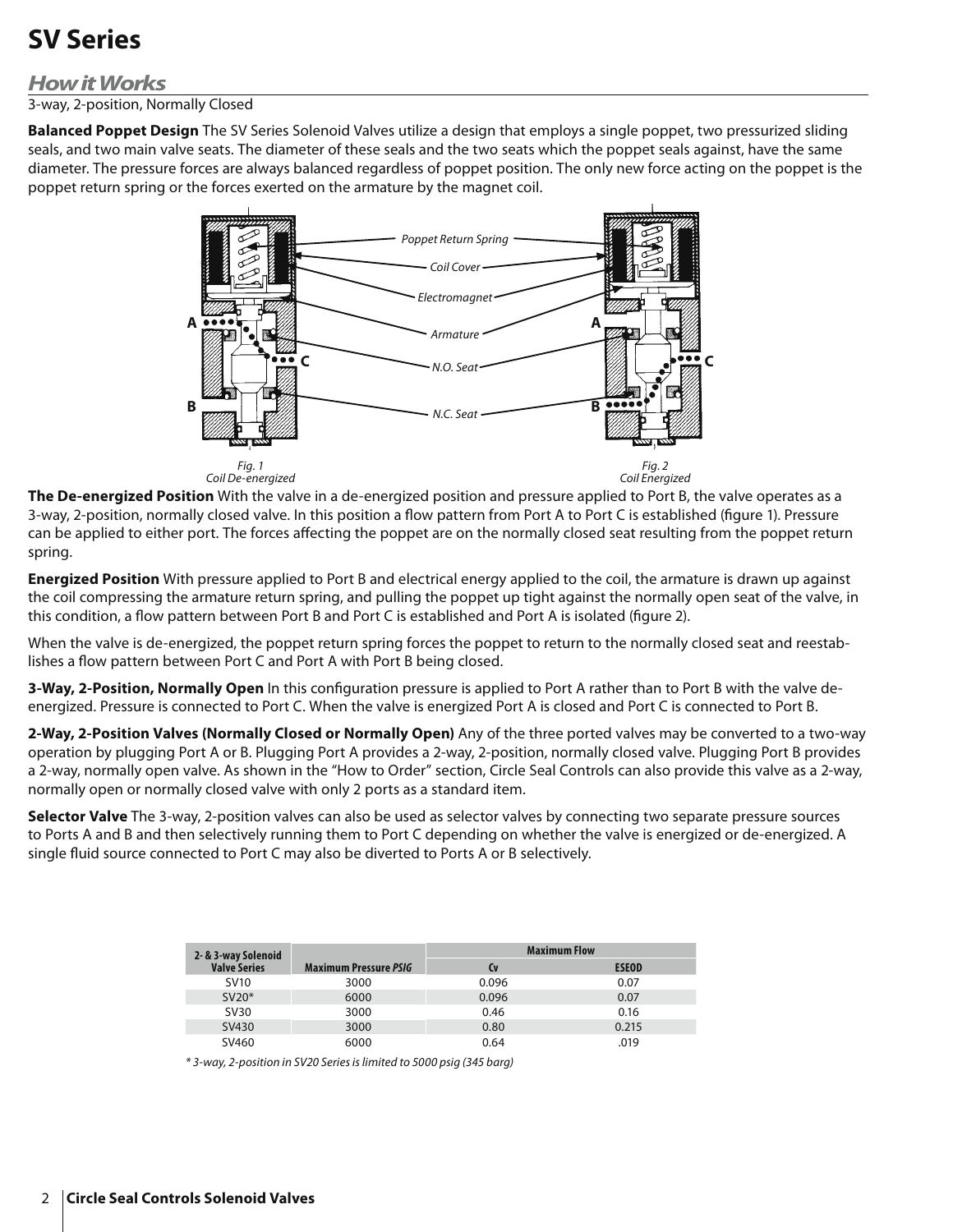







### *Basic Specificications: SV10–SV30 Series*

| <b>Proof Pressure</b>         | SV10 & SV30 Series: 6000 psig                                                                |
|-------------------------------|----------------------------------------------------------------------------------------------|
|                               | SV20 Series: 12,000 psig                                                                     |
| <b>Temperature Range</b>      | $-65^{\circ}$ F to +165 $^{\circ}$ F (-54 $^{\circ}$ C to +74 $^{\circ}$ C)                  |
| Leakage Internal/External     | Bubble-tight                                                                                 |
| <b>Fluid Media</b>            | Gases: air, nitrogen, oxygen, helium (stanless steel only)                                   |
|                               | Liquids: lubricants, water, hydraulic fluids, hydrocarbon fuels                              |
| <b>Flow Capacity</b>          | SV10 & SV20 Series: Cv = 0.096 (Equivalent Sharp Edge Orifice Diameter (ESEOD) = $0.074$ ")  |
|                               | SV30 Series: Cv = 0.46 (Equivalent Sharp Edge Orifice Diameter (ESEOD) = 0.16 <sup>"</sup> ) |
| <b>Trim</b>                   | 300 series stainless steel                                                                   |
| Duty                          | Continuous                                                                                   |
| <b>Weight (Approximately)</b> | Aluminum: $SV10 = 1.5$ lbs; $SV20 = 2.3$ lbs; $SV30 = 2.6$ lbs                               |
|                               | Stainless steel: $SV10 = 2.0$ lbs; $SV20 = 3.0$ lbs; $SV30 = 3.8$ lbs                        |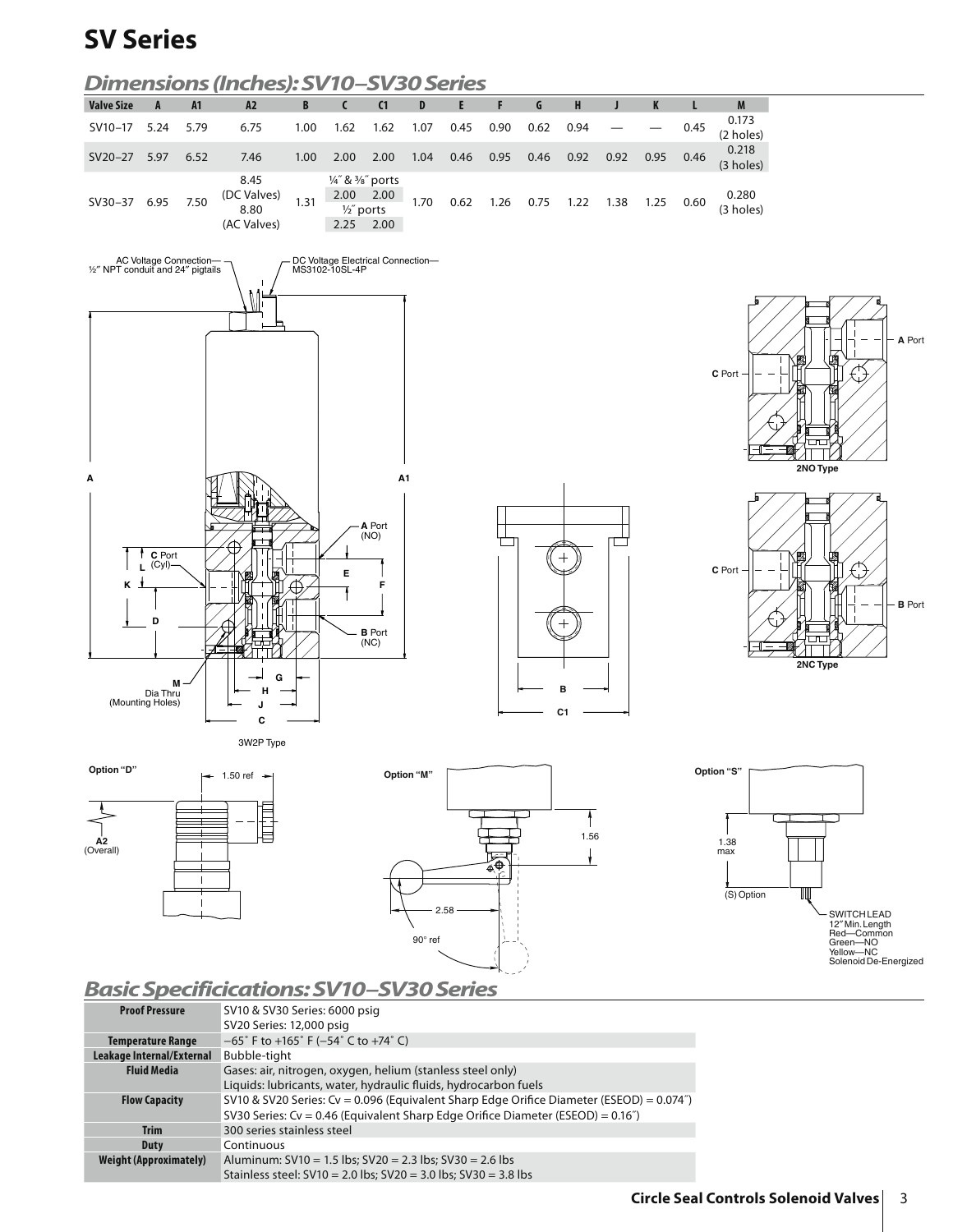### *Dimensions (Inches): SV400 Series*



| <b>Proof Pressure</b>               | 9000 psig                                                                                                                                                                     |
|-------------------------------------|-------------------------------------------------------------------------------------------------------------------------------------------------------------------------------|
| Temperature Range                   | $-65^{\circ}$ F to +160 $^{\circ}$ F (-54 $^{\circ}$ C to +71 $^{\circ}$ C)<br>'C' option: $-58^{\circ}$ F to $+165^{\circ}$ F ( $-50^{\circ}$ C to $+74^{\circ}$ C)          |
|                                     | (Fluid: +225° F/107° C max.)                                                                                                                                                  |
| Leakage Internal/External           | Bubble-tight                                                                                                                                                                  |
| <b>Fluid Media</b>                  | Gases: air, nitrogen, oxygen, helium (stainless steel only)<br>Liquids: lubricants, water, hydraulic fluids, hydrocarbon fuels                                                |
| <b>Flow Capacity</b>                | SV43 Series: $Cv = 0.86$ (Equivalent Sharp Edge Orifice Diameter (ESEOD) = $0.215$ ")<br>SV46 Series: $Cv = 0.64$ (Equivalent Sharp Edge Orifice Diameter (ESEOD) = $0.190$ ) |
| <b>Trim</b>                         | 300 series stainless steel                                                                                                                                                    |
| Duty                                | Continuous                                                                                                                                                                    |
| Weight (Approximately)              | Aluminum: 5.2 lbs<br>Stainless steel: 8.1 lbs                                                                                                                                 |
| فتحدد والمساحي والمستحدث والمسافيات |                                                                                                                                                                               |

4 **Circle Seal Controls Solenoid Valves**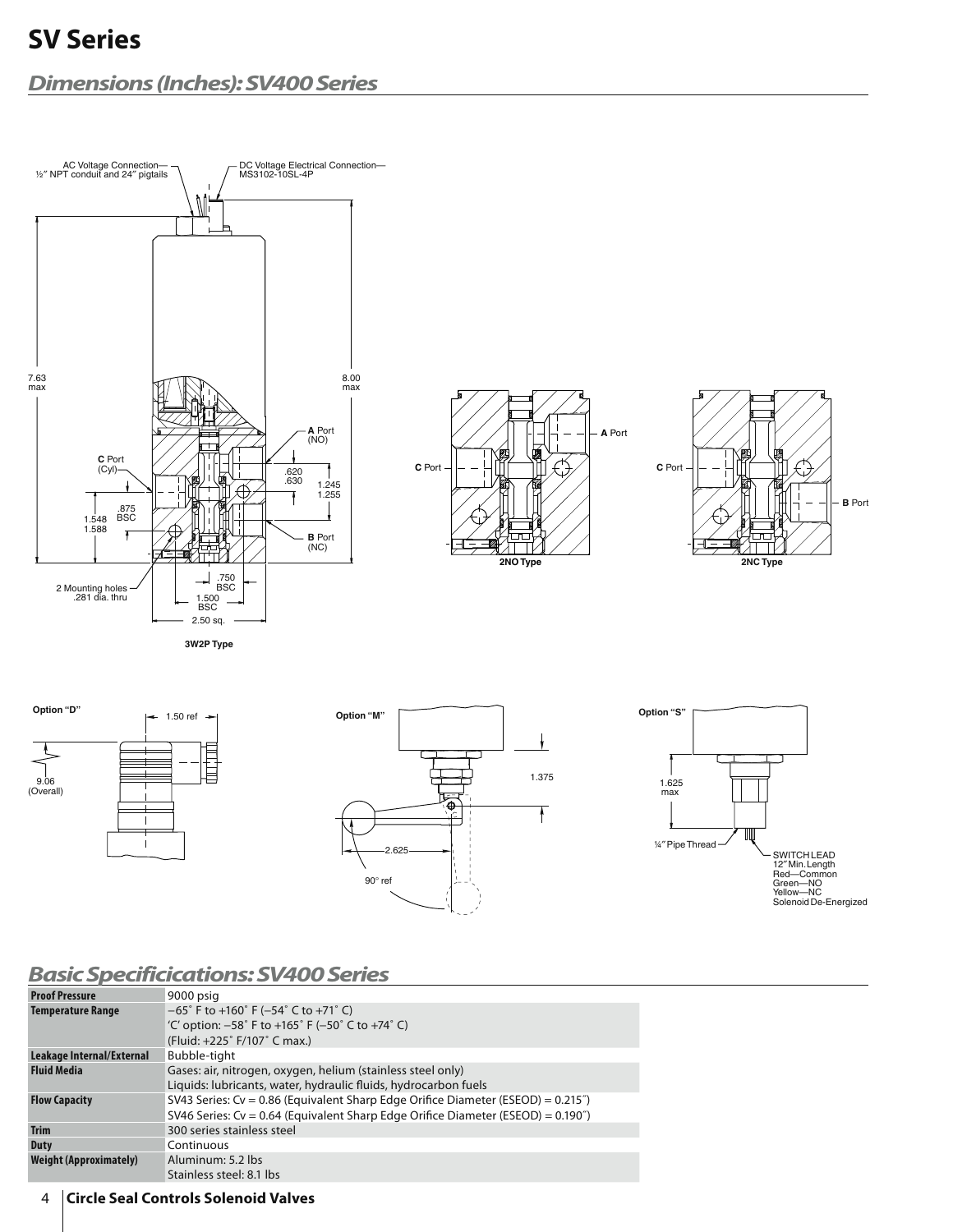### *How to Order: SV10–SV30 Series*



*\* Manual override and electrical position indicator are not available on the same valve.*

*\*\* DC valves have MS3102-10SL-4P electrical connector. AC valves have 36˝ pigtails and ½˝ conduit.*

*\*\*\* DIN connector furnished complete.*

Please consult your Circle Seal Controls distributor or our factory for information on special connections, materials, larger sizes, o-rings, operating pressures and temperature ranges.

#### **Repair Kits**

In normal service, the only part(s) which may require replacement is(are) the seal(s). A repair kit may be ordered by placing a "K/" in front of the complete part number (i.e. K/SV30T32P4P43).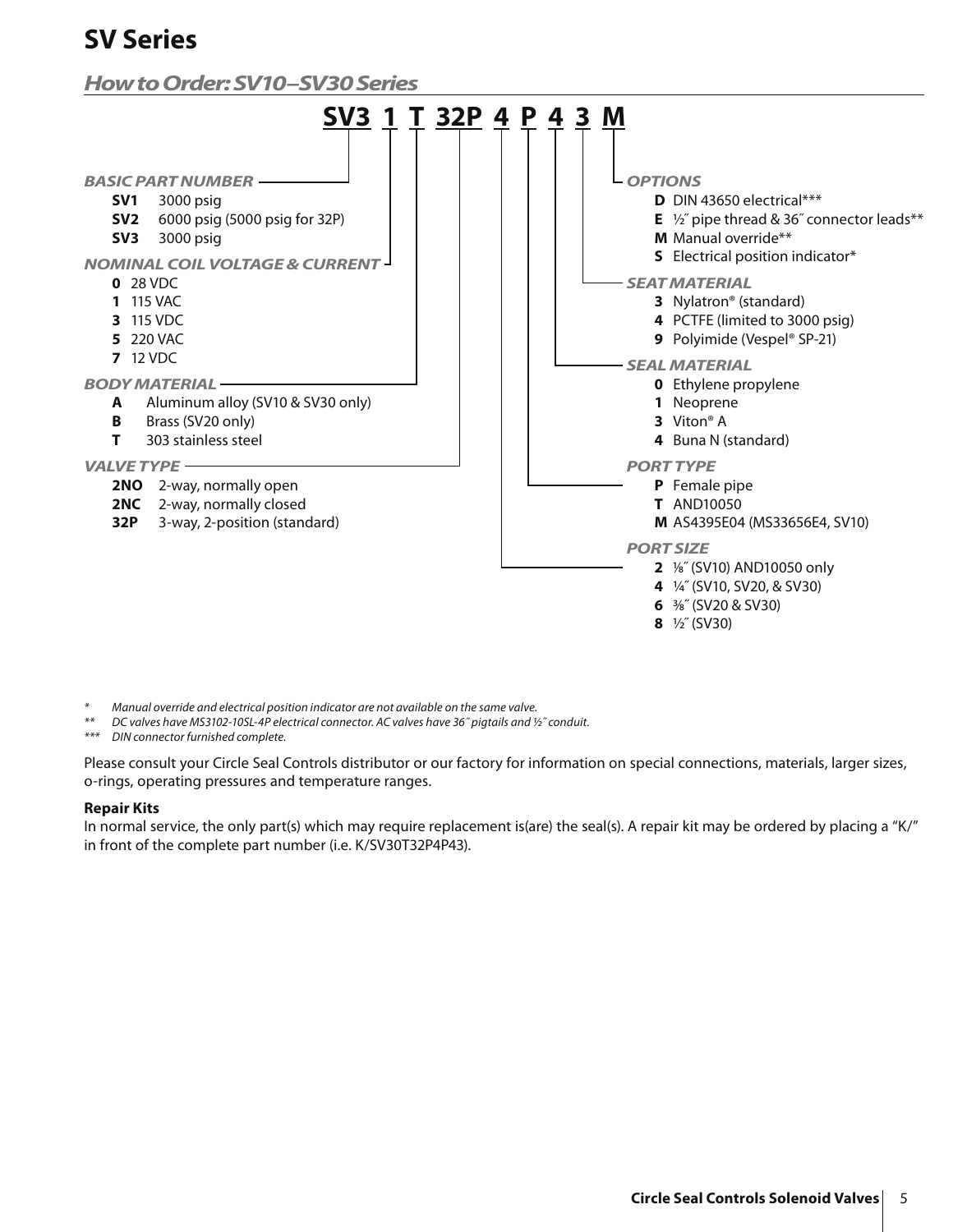

*\* Manual override and electrical position indicator are not available on the same valve.*

*\*\* DC valves have MS3102-10SL-4P electrical connector. AC valves have 36˝ pigtails and ½˝ conduit.*

*\*\*\* DIN connector furnished complete.*

*\*\*\*\* The "C" option is only available with the following:*

*• 1/2" pipe thread and 36" connector leads (standard)*

*• Seat material: Nylatron® and PCTFE*

*• Seal Material: Buna and EPDM*

*• SV46 in aluminum has a maximum operating pressure of 4000 psig (276 barg)*

Please consult your Circle Seal Controls distributor or our factory for information on special connections, materials, larger sizes, o-rings, operating pressures and temperature ranges.

#### **Repair Kits**

In normal service, the only part(s) which may require replacement is(are) the seal(s). A repair kit may be ordered by placing a "K/" in front of the complete part number (i.e. K/SV431T32P8P43M).

### *For Your Safety*

It is solely the responsibility of the system designer and user to select products suitable for their specific application requirements and to ensure proper installation, operation, and maintenance of these products. Material compatibility, product ratings and application details should be considered in the selection. Improper selection or use of products described herein can cause personal injury or property damage.

*Viton® is a registered trademark of DuPont Dow Elastomers. Vespel®is a registered trademark of E.I. du Pont de Nemours and Company. Nylatron® is a registered trademark of DSM Engineering Plastic Products.*

6 **Circle Seal Controls Solenoid Valves**